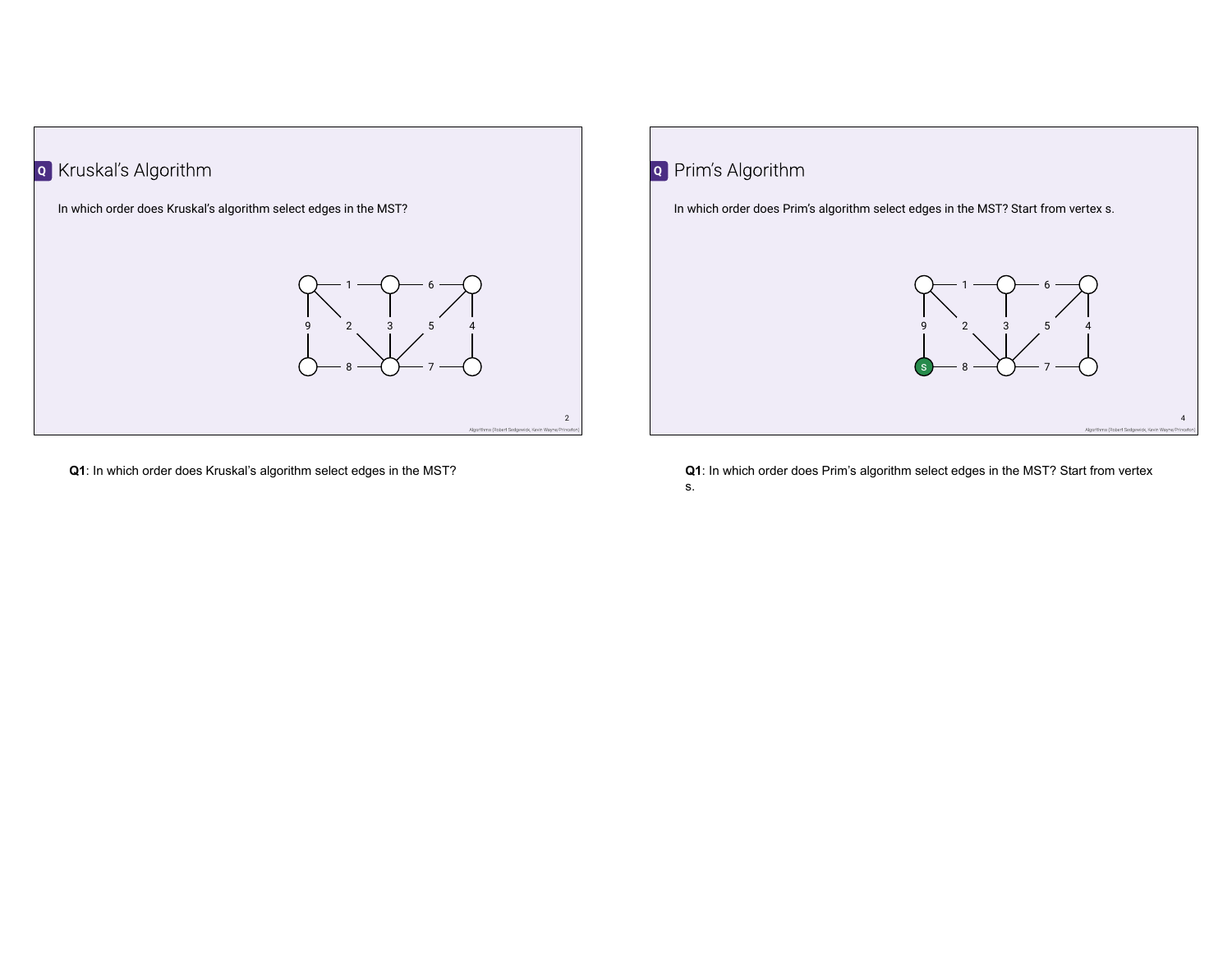## **Q** Adding a Constant

In a graph G with unique edge weights, do the edges of the (unique) MST change if we add 1000 to every edge weight?

**Q1**: In a graph G with unique edge weights, do the edges of the (unique) MST change if we add 1000 to every edge weight?

**Q** Multiplying by a Constant

6

In a graph G with unique edge weights, do the edges of the (unique) MST change if we **multiply** 1000 to every edge weight?

**Q1**: In a graph G with unique edge weights, do the edges of the (unique) MST change if we multiply 1000 to every edge weight?

8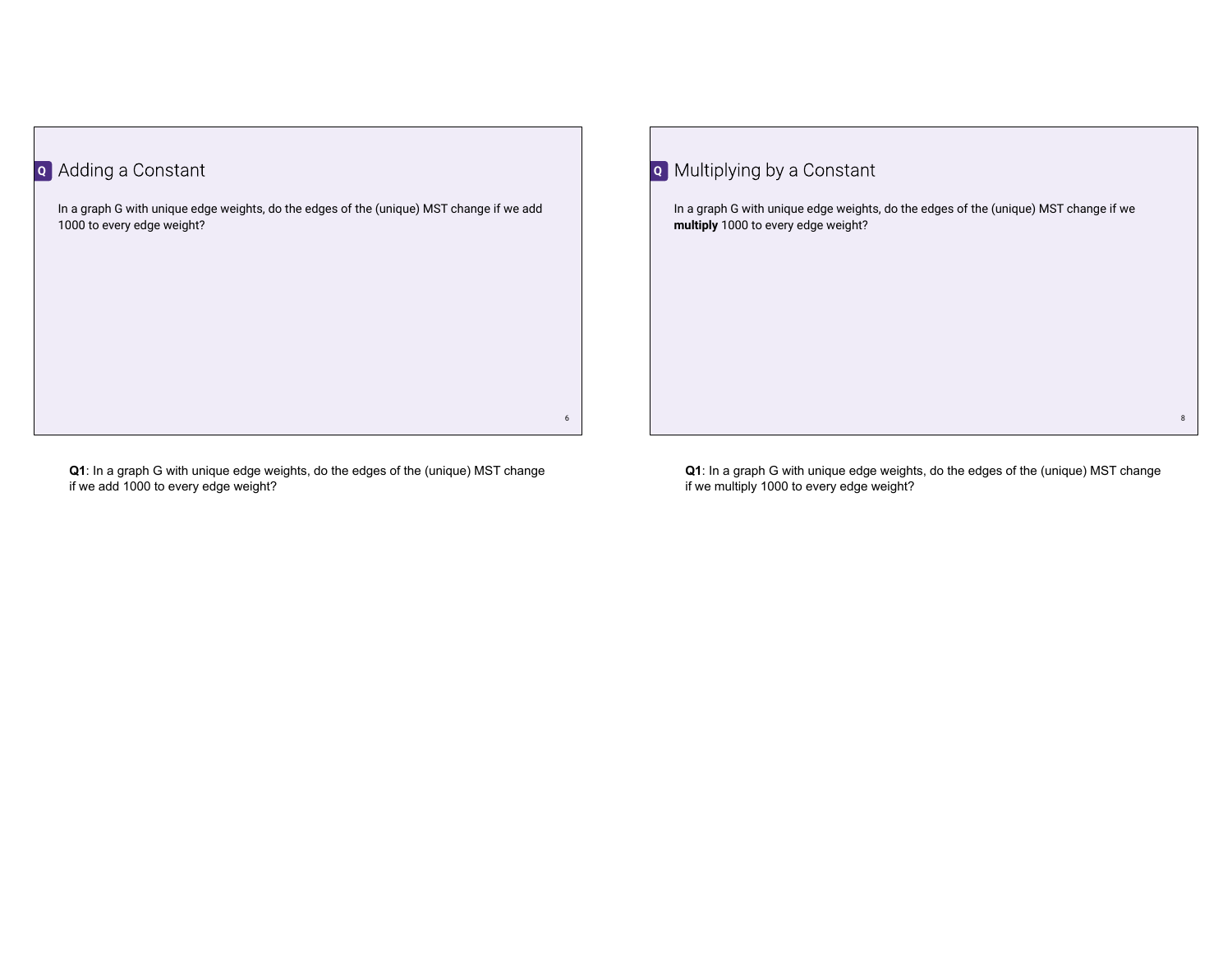

Suppose the bold edges form a MST. Will the MST change as a result of introducing one new edge with weight w?

**Q1**: If  $w < 1$ , ...

**Q2**: If  $1 \leq w \leq 5, ...$ 

**Q3**: If  $5 < w < 9$ , ...

**Q4**: If  $9 \leq w, ...$ 



**Q1**: Suppose x is an unknown edge weight. Can the bold edges be a MST? If so, for what values of x? If not, why not?